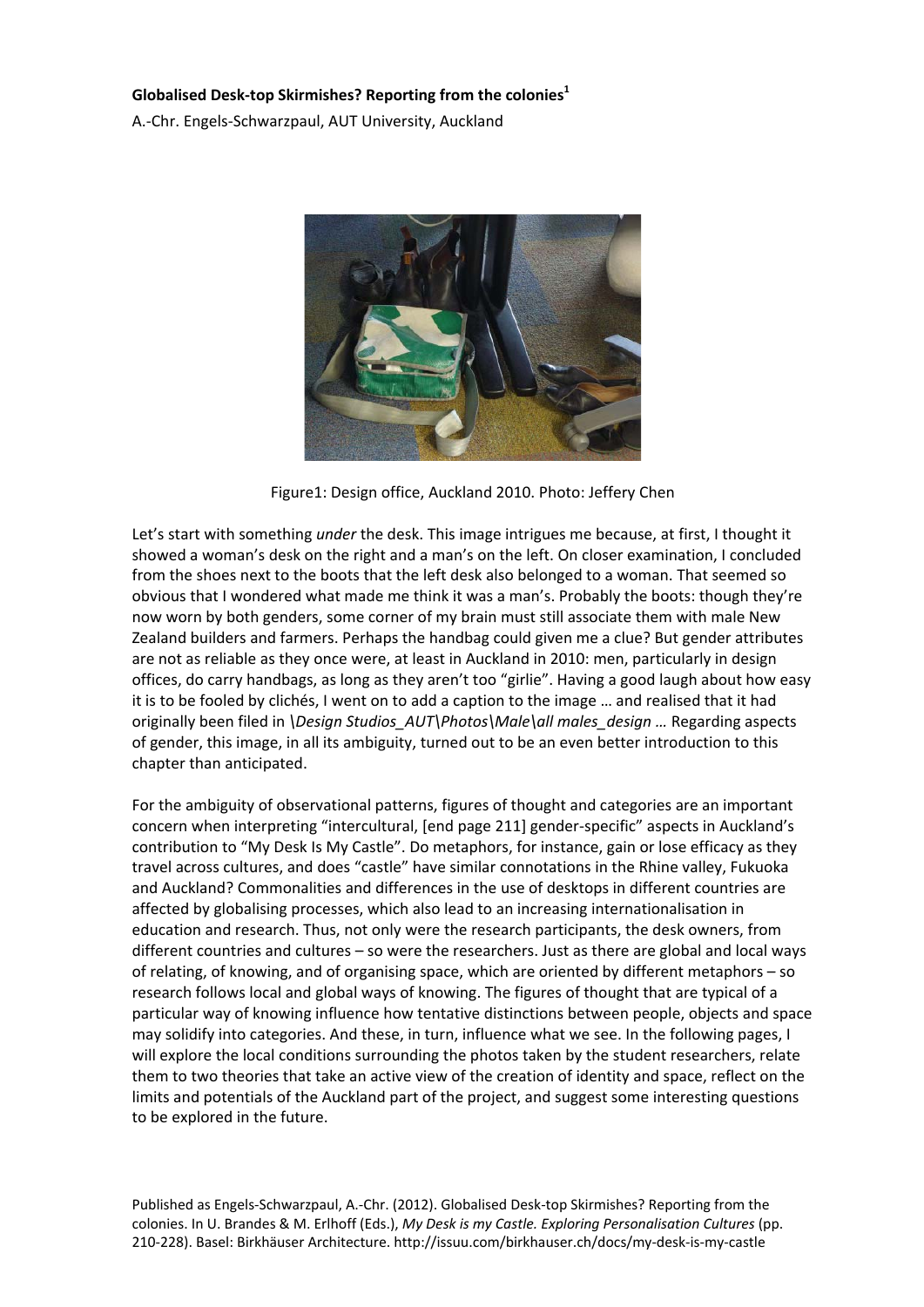KISD's invitation to participate in the research offered students and teachers in *Unit4: Exhibition and Scenic Spaces* a great opportunity to explore some specifically local issues and see how they fit into global frameworks.<sup>2</sup> The research briefing presumed that the office desk is "a personal field of action [that] marks territories and provides information on both the status of its occupiers and their private preferences and desires" (Brandes & Erlhoff, 2009). Both a material and symbolic object, the desk 'says' something about the aspirations, functions and necessities of an organisation. In use, it is criss‐crossed by boundaries between the private and public, and becomes, over time, an archive of its occupant's "factual and emotional memory" (ibid.), a register of working and living styles. These styles are influenced by economic conditions, ethnicity and gender. Thus, the study started from the assumptions that "desks substantially differ from country to country" (ibid.); that specific cultures have "an enormous impact" (ibid.) on organisation and arrangement of objects on a desk; and that differences are significantly inflected by gender expectations. So far, so good. However, there's a hitch in the case of cities like Auckland, if they are to be taken as the "specific culture in which the … office work is located" (ibid.). [end page 212]

While in many ways a Western city, with Western values, customs and protocols, Auckland has become New Zealand's most globalised city. $3$  It has many distinct ethnic migrant communities and, above all, a Māori *Tangata Whenua* (Indigenous) population whose overlaps with, and distinctions from, hegemonic New Zealand culture are not easily identified and interpreted, even by locals. Geographically, Tamaki Makaurau/Auckland is located on Te Ika‐A‐Maui, the North Island of Aotearoa/New Zealand. Had the British Crown not sent Captain William Hobson in 1839 to sign a Treaty with Māori in 1840; and had that Treaty not been repeatedly broken by settler governments and courts, then the desks here (if there were any) might look and feel differently.<sup>4</sup> Further, the visual evidence collated for the project has some gaps that result from the very trajectory Auckland has taken, which can possibly only be recognised from a local perspective.<sup>5</sup>



*The Astronomer* ‐ Johannes Vermeer (1668) Louvre, Paris. Image: Wikimedia

The desk, this seemingly "trivial thing", $6$  is a terrain often moulded by territorial tugs-of-war between conflicting expectations. The students' photos present us with visible traces of the desk owners' actions and with the sedimented life histories of people, objects and cultures. Individuals' arrangements of their desks may endorse or contest the larger context's spatial logics. To explore these empirical data beyond simple contrast and comparison, I will use two conceptual frameworks. The first is Henri Lefebvre's notion of the production of space (Lefebvre, 1991), which organisational experts have drawn on to explain people's experiences and deployment of spatial arrangements. The second is Judith Butler's notion of performativity (Butler, 1988, 1990).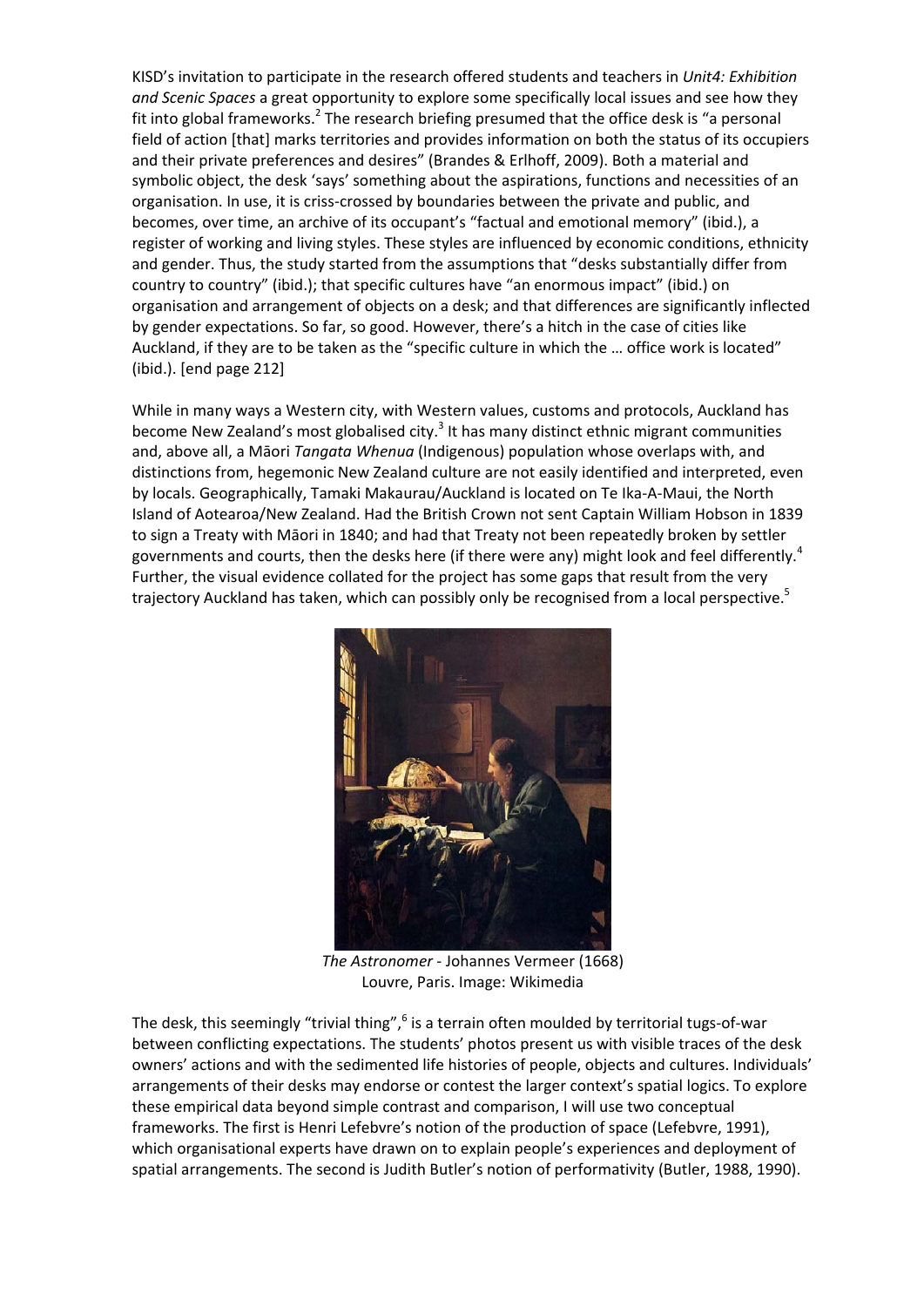Feminist scholars of organisations have used it to make sense of gendered workplaces. They have examined, for instance, how women refer to and repeat spatial repertoires that they believe they have been assigned by society. But they have also looked at ways in which women subvert these repertoires in the use of their offices. Both theorists can be used productively to explore the cultural and gender issues the images collected by AUT students raise.

# **Desk‐top politics and the production of space**

Lefebvre conceived of the production of space as a conceptual triad of *spatial practices* (perceived space), *representations of space* (conceptualised space) and *representational space* (lived space). They help elucidate the strategies and tactics by which users deploy objects on their desk – on the territory of their castle, as it were. Space, for Lefebvre, is not an inert and passive container waiting to be filled. [end page 213] Rather, a society's space is secreted through its members' *spatial practices*, in their relationships and interactions under local conditions (Lefebvre, 1991, 33, 38, 40). This occurs in desk users' everyday activities, in their use and distribution of space and their movement through it: the location of their offices, time spent there, neighbourly interactions with other users, office equipment and rules of use, and finally their desk and the objects they keep on it.<sup>7</sup> On another level, space is created in the sphere of production of goods or services through *representations of space*, which conceptually order spatial relationships – with reference to knowledge, signs, codes or concepts. This occurs in office management and organisational development, but also in design and planning. Finally, *representational space* is "space as directly *lived* through its associated images and symbols, and hence the space of 'inhabitants' and 'users', but also of some artists". It is a passively experienced space, which "the imagination seeks to change and appropriate", overlaying physical space and "making symbolic use of its objects". On the whole, lived spaces "tend towards more or less coherent systems of non‐verbal symbols and signs" (ibid, 39). In the images collected for this research, we are looking predominantly for the first and third parts of this triad: for the ways in which desks users actively engage with space, and for the ways in which they appropriate it in their imagination and through a different or even deviant use of material space and objects.

As the castle metaphor in this book's title suggests, there is a principal conflict over office territories. It involves, for instance, users' efforts to establish control over their minimal territory at work, in analogy to the idea that "a man's house is his castle", which granted citizens the inviolability of their dwelling in the  $17<sup>th</sup>$  and  $18<sup>th</sup>$  centuries in England and France.<sup>8</sup> Then and now, resistance is about decreasing managerial control to increase one's own power. What else does the metaphor transfer to the local research site? One aspect, namely the strong sense of individualism and paternalism it commonly implies, makes it sit awkwardly in some terrains in Aotearoa/New Zealand.

An historical connection with the castle metaphor exists in New Zealand through its settler society. On the Indigenous side, the *castle* would have been a *pā*, a fortification as rigorously defended as a castle, but not an individualistic enterprise – there are also arguments regarding male and female power relationships within. If the metaphor breaks down in Aotearoa, however, this is fortunate for our purposes. [end page 214] For the breakdown raises questions regarding the number of people inside, or the degree of inclusion or exclusion of others. My desk may well be my castle – but there are worlds on my desk! And if the idea of *desk‐as‐castle* evokes associations of safety and rootedness, these also point to aggression. There is trouble lurking in the moat. $9$ 

Thus, when Melissa Tyler and Laurie Cohen researched "Spaces That Matter" as crucial factors of women's lived experiences at work, they found three recurring themes: "spatial constraint, invasion and spillage", and what they called "a 'bounded appropriation' of space" by women, in "gendered, embodied ways" (Tyler & Cohen, 2010, 191). Samantha Warren, in "Hot Nesting? A Visual Exploration of Personalised Workspaces in a 'Hot‐Desk' Office Environment", found that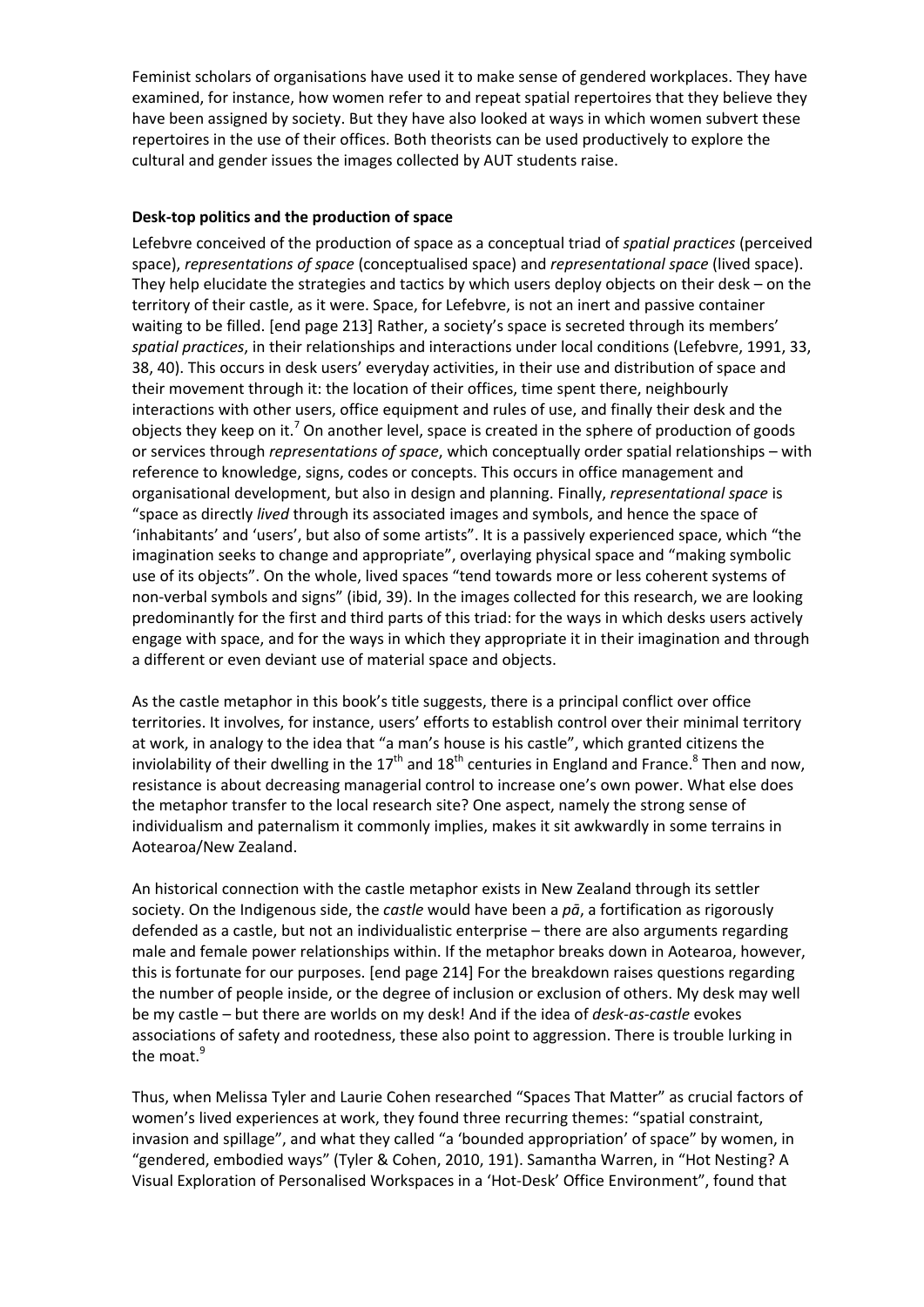most employees are unhappy when they are denied their own territory (Nathan and Doyle cited in Warren, 2006, 128). Her research confirmed that "personalising and colonising space" is an important aspect of the politics of space in offices, and that employees treat their desks as their "territories" and try to "grab territory back" in hot‐desk environments (ibid, 140).

From one point of view, Lefebvre's *representational space,* which is produced and dominated by planners and designers, is passively experienced by users. From another, it is imaginatively changed and appropriated by them. People both adapt to whatever sign systems are already materialised in the spaces they use (Lefebvre, 1991, 17), *and* they change them through their own actions. In this context, Butler's notion of *performativity* is relevant. Performativity, the *stylised repetition of acts* (Butler, 1990, 140), constitutes gender or ethnic identity; the social codes available for citation being supplied by an "exterior space". Established conventions are important, for without reference to "prior and authoritative set[s] of practices, a performative action cannot succeed" (Butler, 1996, 206). In the office environment, spatial arrangements, desk configurations and personal or professional accoutrements provide material for the elaboration of gender and ethnic differences.<sup>10</sup> However, citation also implies the possibility of failure to cite properly, each time. This possibility of failure, in the interstices between repetitions, and the re‐ assignment of values prise open spaces for freedom and change.<sup>11</sup> There is, I suggest, an affinity between Butler's notion of performativity and Lefebvre's triad of spatial practice, spatial planning and spatial imagination. [end page 215] All three elements of the triad partake in the social production of space: the second seeks to establish rules for the available repertoire, while the first and third shuttle between acceptance, resistance and play.<sup>12</sup> Since the materialised results of space planning frequently prove too dominant and permanent to allow for immediate change, office employees' politics of space typically involve the tactical deployment of mobile objects across the territories more or less under their control.<sup>13</sup>

For example, many employees in Warren's study of 'hot-nesting' in an English web-design department (*Dept. X*) recounted with "a tinge of nostalgic sadness" how they had covered their desks in their previous office with personal things, until they had to move repeatedly. "*Hot‐* desking. I can't stand it .... You see I'm loathe to put anything up now cos I'll have to take it all *down again.*" (Warren 2006, 141) This correlation between the degree of personalisation and time of occupancy also emerged in students' documentation of the desks in the Auckland *Call Centre*. <sup>14</sup> The longer the duration of employment, the more the ratio between personal and professional items on a desk shifts towards the personal. Employees who "had been with [the] company more than two years had large amounts of personal items. This customising of the desk is due to the feeling of security and comfort" developed over time (Students of *Unit4: Exhibition and Scenic Spaces*, 2010). Observing different hot‐desking patterns in different groups within *Dept. X*, Warren makes another interesting observation, which may lead beyond the idea of *desk‐ as‐castle* as an individual stronghold: the 'putting up' of personal items may not express "individual territorial control" so much as "the degree of permanence" occupants feel in a place and "the extent to which they [feel] a sense of 'belonging' – given that personalisation appeared to be a group norm – within the community of designers at least" (Warren 2006, 142).

The Auckland offices documented by students were usually ruled by less fiery corporate conventions regarding the display of objects. This does not necessarily say something about Aotearoa/New Zealand in general, though: knowingly or not, students chose sites that were accessible to them through the worlds they come from. AUT's student population is not representative of the larger Auckland population,  $15$  and this is reflected in the data they collected. Thus, the students who took the initiative to organise the research sites for the *banks and insurance* sector were Chinese; consequently, most images were taken [end page 216] in a Chinese‐owned and ‐operated office. Not surprisingly, their analysis of the images they collected also seems to be informed by broadly Asian world views.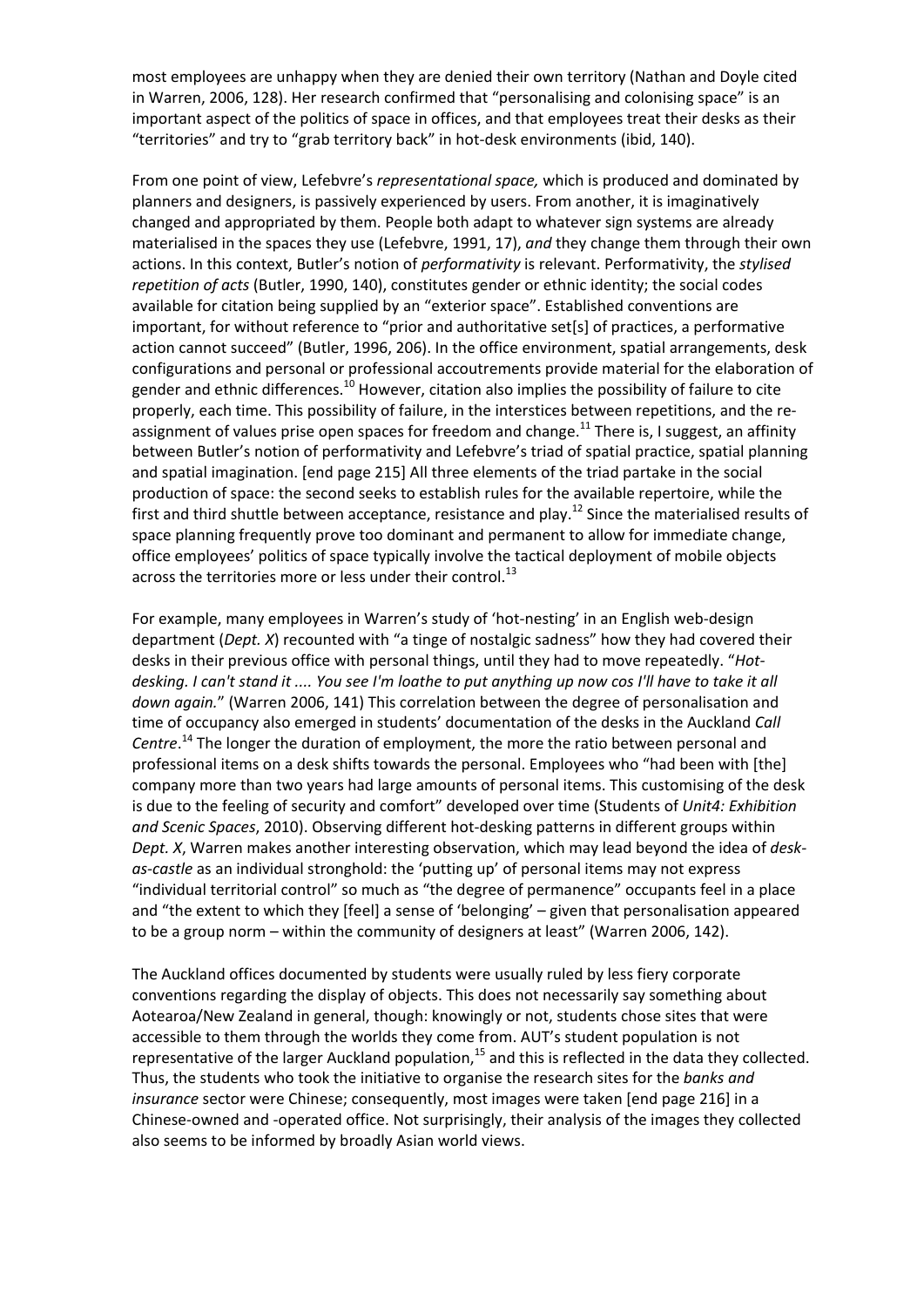While there are some differences between the four sectors,  $16$  a distinction between 'public' and 'private' areas of the office seems to be observable in all, with personal displays often tactically 'hidden' behind corners, computer screens or upstands. In the *Call Centre*, performativity in Lyotard's sense (as a form of extreme capitalist efficiency) was an important issue. Shortly before our research visit, the screens separating individual desks had been lowered to make the monitoring of performance easier. As long as the objects displayed behind those screens did not distract employees from their work, however, the objects were of no concern. Consequently, personalisation of space here was quite intense. This was helped by the fact that the allocation of space per employee was, consistent with general New Zealand spatial practice, comparatively generous. In the Chinese‐owned *Insurance* office, where a majority of employees seem to have been Chinese, the colour red recurred in most men's and women's personal objects on display, such as good luck charms.<sup>17</sup>

Thus, the production and politics of space in Auckland offices are criss‐crossed by characteristics of culture, gender and business sector to such an extent that none of the categories remain stable for long. As Butler points out, one can only take up tools and possibilities where they lie, and "the very 'taking up' is enabled by the tool lying there" (Butler 1990, 145). Private and public territories seem to supply different tools to take up, and different ones, at that, for men and women, White and Coloured, rich and poor, and so on.

### **Home and World**

In the office, the interface between Lyotard's and Butler's performativity is a tense field, stretched between often conflicting expectations of self and other, between home and world, or between one's own and what belongs to others. This back and forth movement of loyalties is also observable in the Auckland project, where students' observations and reflections coincided with an impression that people use personal objects to bring "their 'non-work selves' into the work environment to make it more 'homely'" (Warren 2006, 132). Family photos, greeting cards, or gifted mugs allude to a home outside [end page 217] the office, to a place free from outside control, which one shares with loved ones and visiting friends. More surprisingly in Warren's account, however, 'home' and the 'familiar' can also refer to communal spaces at work: in the designers' group of *Dept. X*, personalising desk space was a shared cultural practice. To outsiders, the "design community had an identity through their prolific displays of personal objects" (ibid, 139).<sup>18</sup> The desks here had almost taken on a sociality-building role, in which they create a common world by enduring as objects.<sup>19</sup> This is an aspect most studies of the work environment neglect because they focus on the binary between the individual and the organisation, and thus overlook the life of small communities. In Warren's sample, a man said that he liked making his space his own and, in that, "*community is important*", and part of "*being in a community [is] having all your familiar items and all the little things around you*" (Warren 2006, 138). In a shared work environment, objects not only serve to create personal narratives and aid self‐presentation to others. They may even be "more important to the creation of a group identity and a sense of permanence, belonging and stability" (138). Personalisation helps employees to balance their work and non-work selves, but also to create a work-related identity that includes one's workgroup, and even the larger organisation at some levels (143). The *desk‐as‐castle* thus mediates multiple connections and disjunctures between home and world. There are many in the castle, but the castle is not all‐inclusive: gender and ethnicity can, and often do, form lines of disjuncture.

As a gay woman of colour, Sarah Ahmed describes how some spaces are *White*: inhabited and controlled by White people, they display codes of Whiteness that make non‐White bodies seem invisible or out of place (Ahmed 2006, 135, 141). Entering them can be like "walking into a sea of whiteness" (ibid, 133). Similar experience might have led Rangi,<sup>20</sup> one of two self-identified Māori desk occupants, to hide what students categorised as a "Māori carving" almost completely behind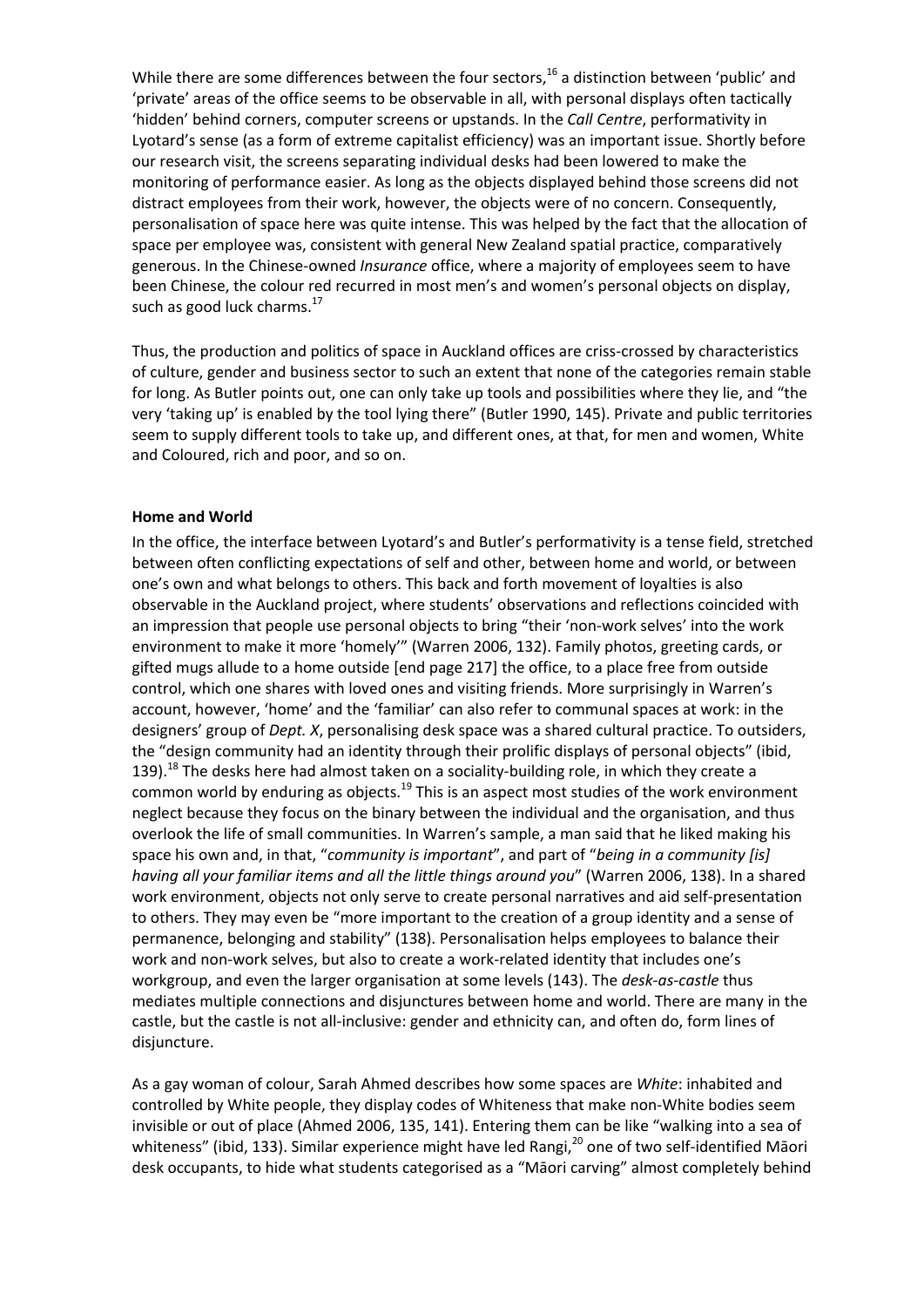paper trays and folders in a corner.<sup>21</sup> Would one not expect to find many such objects in a country where the Indigenous population is a constitutional partner in the Nation? The students (none of whom were Māori) who documented the desk in an *Administration* office, nevertheless listed the carving amongst the "most unusual objects": "Fly swat, Māori carvings, bird food, baby car seat" (Students of *Unit4: Exhibition and Scenic Spaces*, 2010).<sup>22</sup>

Chinese insurance offices in Auckland are, in a sense, Diasporic [end page 218] spaces, partially shaped by the histories of the objects displayed by employees. From a cursory visual inspection, it appears that the desks in this sample more abundantly display non‐work‐related objects, many of which make direct reference to China, or Asia more broadly. These objects have "their own horizons: worlds from which they emerge". Thus, they can lead us to "different worlds" (Ahmed 2006, 147). Objects form connecting lines to spaces that are "lost homes", particularly in Diasporic communities (ibid, 149‐150). More than nostalgic reminders, they keep the past alive and make impressions on the present – co-creating with the objects of the present a hybrid place which can become a home (ibid, 150). What does it mean, then, when Rangi places his Māori carving in the far corner of his desk? Is it a gift from a student or her parents, which he doesn't particularly like but doesn't want to throw away, either? We don't know but, certainly, its performative efficacy is very limited and private in its hidden place.



*Administration*: Rangi's desk at Onehunga High School. Photo: Katie Scott

When I considered the students' images, I felt that aspects of Māori desk use were missing and asked Benita Simati, the assistant tutor in *Unit4* in 2010, to take some photos at Te Ara Poutama, AUT's Faculty of Māori Development, and OPA, the Office of Pasifika Advancement. Initially, I phoned Kingi, a Māori colleague, and asked him if he could point us to two desks of men and women respectively, which demonstrated the restrained and 'out-there' extremes of a range of politics of display. He immediately pointed to two women and thought he himself could be considered to be at the restrained end of the scale. Regarding an 'out‐there' man, though, he was at a bit of a loss. When I said that, [end page 219] surely, there must be at least one, he replied: "Oh no, not us [men]! Not publicly!"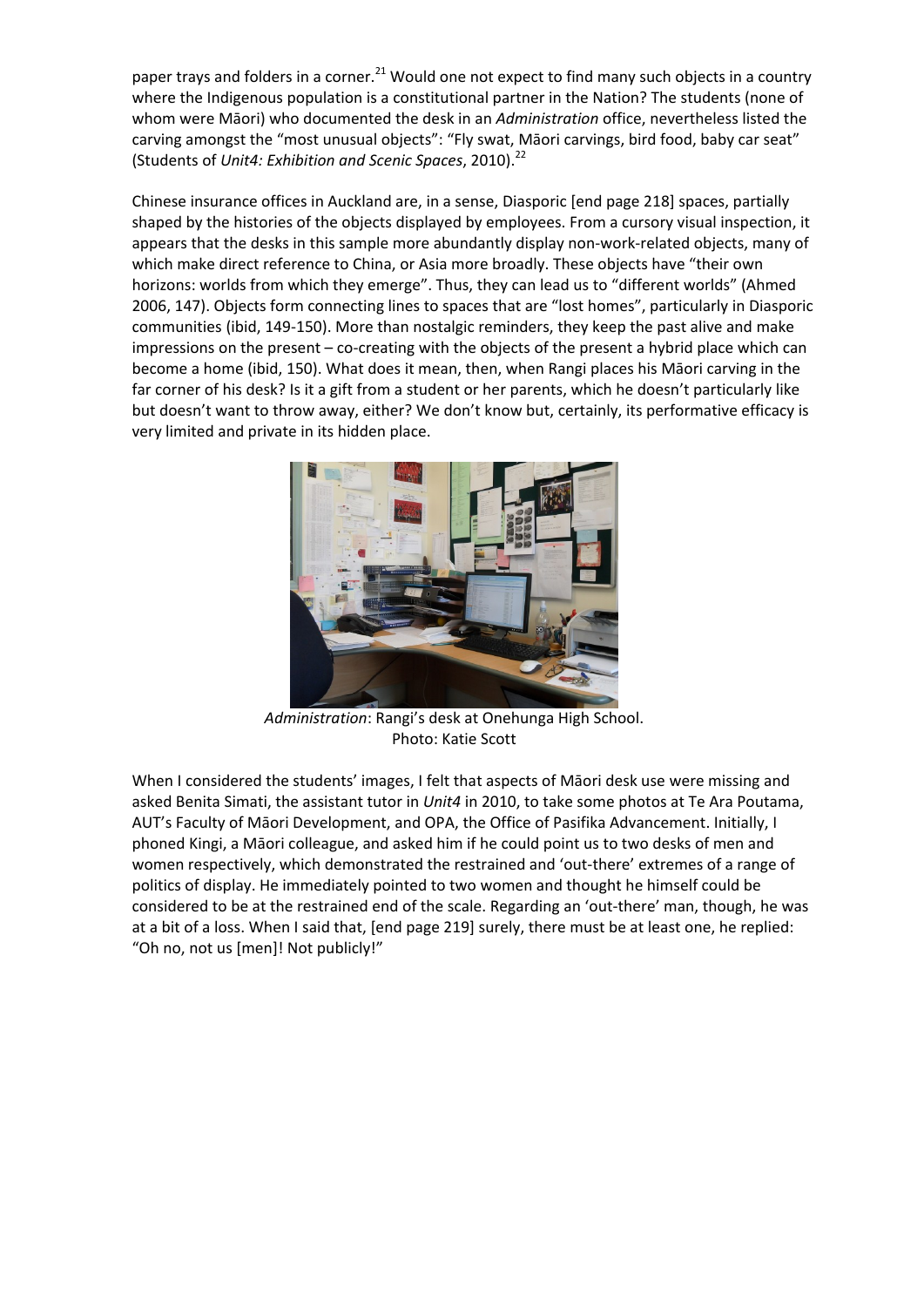



*Administration*: AUT Te Ara Poutama, Ella's desk. Photo: Benita Kumar Simati

*Administration*: AUT Te Ara Poutama, Ella's desk (detail). Photo: Benita Kumar Simati



*Administration*: AUT OPA (Office of Pasifika Advancement), John's desk. Photo: Benita Kumar Simati

The perceived or real expectations of professionalism in the office of Māori men conform, from my perspective, with those in any office moulded by modern capitalist principles. These expectations were first directed at European men, as a consequence of the very compact between State and *pater familias* that first gave rise to the metaphor of the *home‐as‐castle*. [end page 220]

# **History and the visible**

Perception and interpretations are organised by the conceptual repertoires available to people in any given time and place. In their solidified form, such repertoires are common sense, or even clichés: a stock of signs that are (at least provisionally) beyond question (Zerilli 2008, 41). In the extreme, they are easily recognisable caricatures of what it means to be, for instance, a man or a woman at a particular place and time. These pre‐judices, which derive from our culture's stated and unstated attitudes, help us get on with life without constantly having to work out from scratch what we see. There is no way of escaping them. In fact, if we find a way of becoming aware of our pre-judices and biases, they can help us understand the relationship between the familiar and the strange. One possible way of encountering our own prejudice is precisely when things aren't as we would expect them to be. The questions is, how will we register that they are different? For often, our repertoires will not allow us to recognise what seem to be, at least statistically, blips.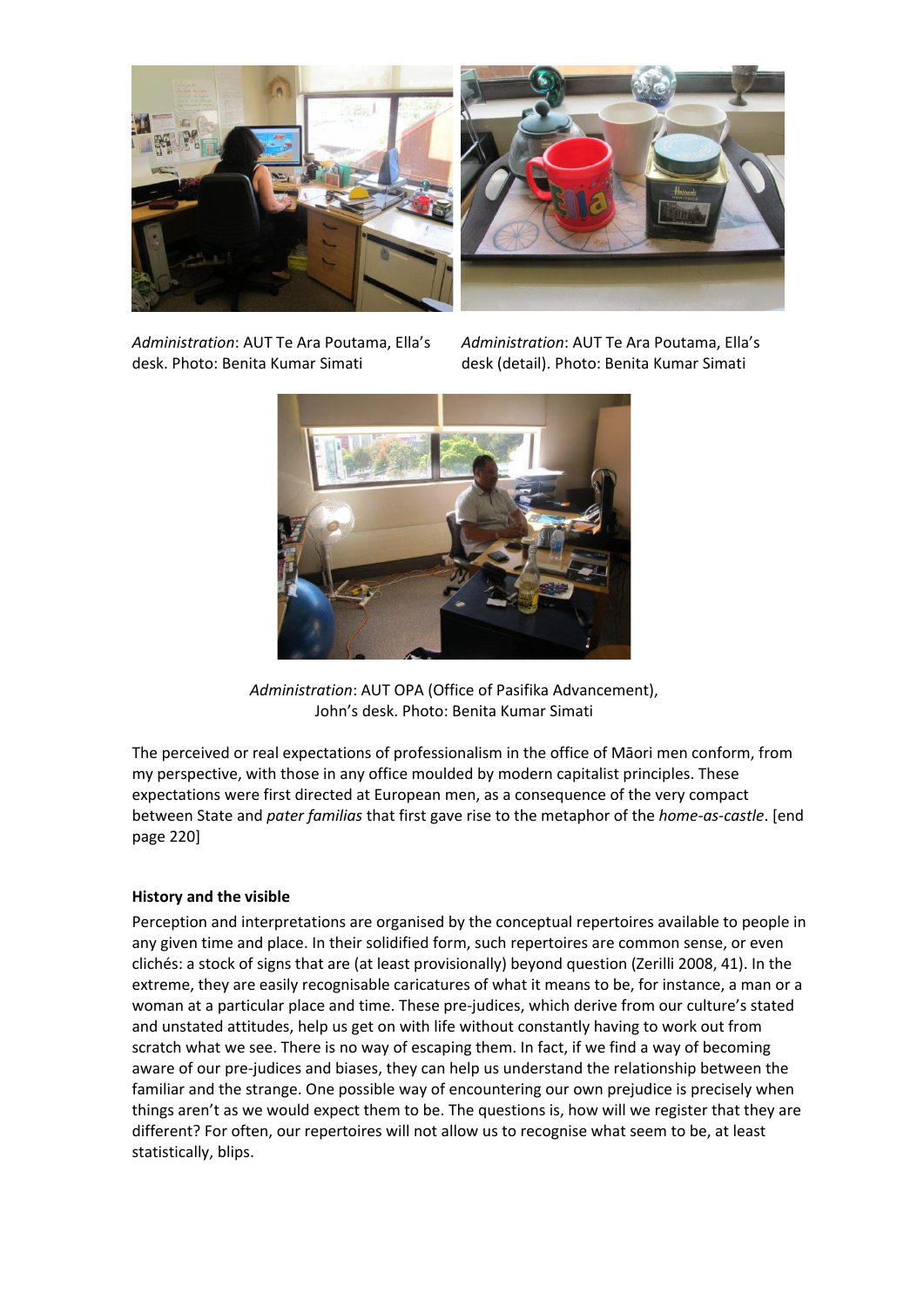

Dion's desk, *Call Centre* Photo: Briana Mellsop

Dion's desk, *Call Centre* Photo: Briana Mellsop

At the *Call Centre*, Dion's desk could be simply be taken as an unusual variation on male patterns of using objects at work. There are indications, though, that Dion may not fit the "heterosexual matrix" (Butler 1993, 27).<sup>23</sup> Like other metropoles, Auckland is home to many who do not fit neatly into gender categories: there are well‐established gay and lesbian communities, and gender dynamics from non‐Western societies, such as Māori Whakawahine and Samoan Fa'afafine,<sup>24</sup> make the situation even more complex (see Towle & Morgan 2002, 490). [end page 221] Drag/camp as a style has also become popular beyond the gay communities  $-$  so, there is no way of telling Dion's gender or sexual orientation. The students noted his "most unusual" pink water cooler and recorded his comment about what he would miss most: "All of my pink stuff." (Students of *Unit4: Exhibition and Scenic Spaces*, 2010) The problematic of inclusion and/or exclusion inherent in any categorisation manifests here as "gender trouble" (Butler 1990).<sup>25</sup> Something is different – but how can we name it and where will it count?

The spaces and desks that we can see in the photos taken by the student researchers are not just 'there', neutral and given. Space is always actively produced within specific local and global politics of space. "Activity in space is restricted by that space; space 'decides' what actually may occur, but even this 'decision' has limits placed upon it." (Lefebvre 1991, 143) So does interpretation. "[T]he 'availability' of objects is an effect of actions, which are not necessarily perceivable on the surface of the object." (Ahmed 2006, 38) Nevertheless, some meaning is inscribed in the forms of objects, as traces of their use. [end page 222]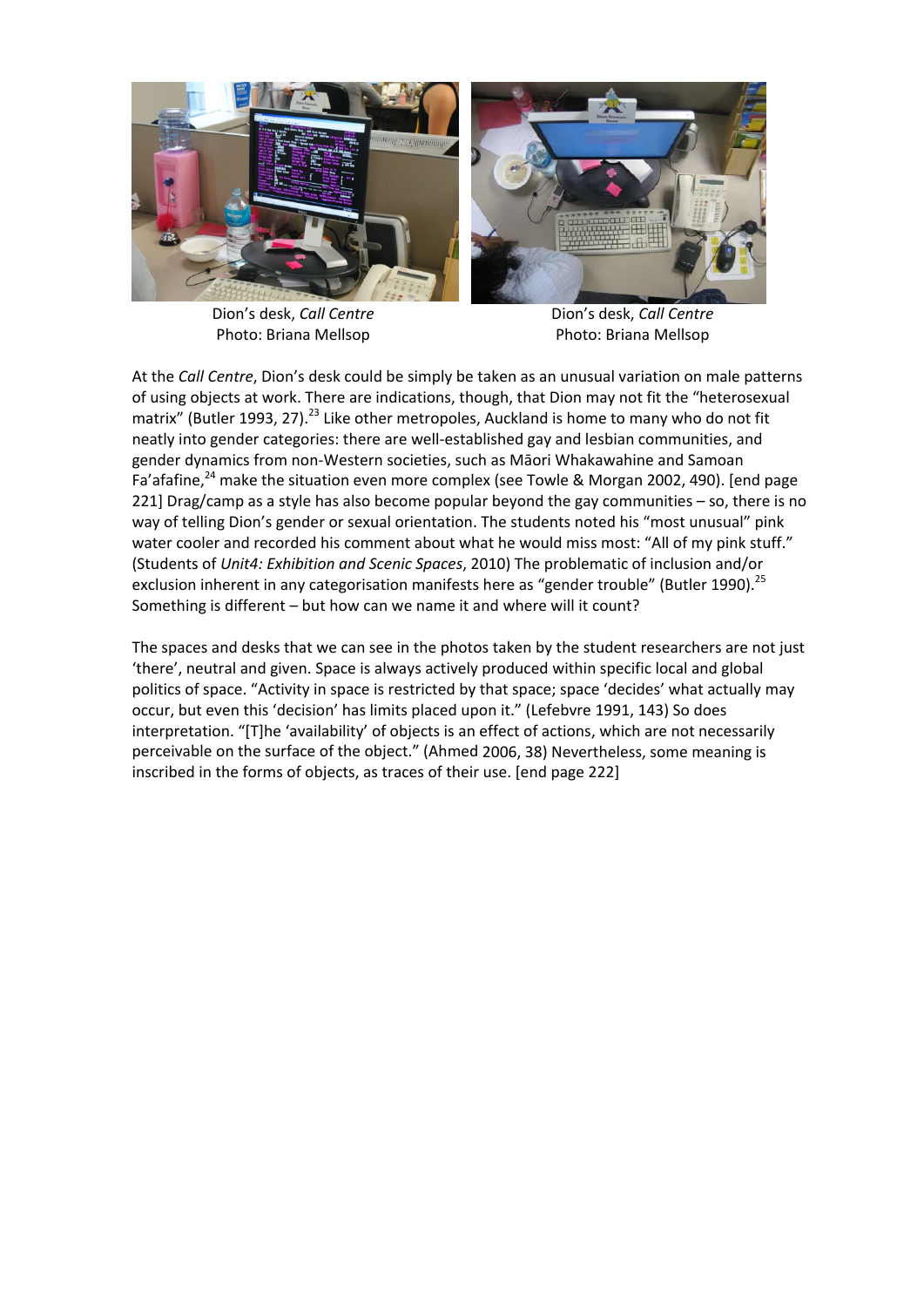

Man or woman? (1), *Call Centre*<sup>1</sup> Man or woman? (2), *Call Centre* 







Man or woman? (3), *Call Centre* Man or woman? (4), *Call Centre* 





Man or woman? (7), *Design Office*



Man or woman? (5), *Design Office* Man or woman? (6), *Design Office*



Man or woman? (8), *Design Office*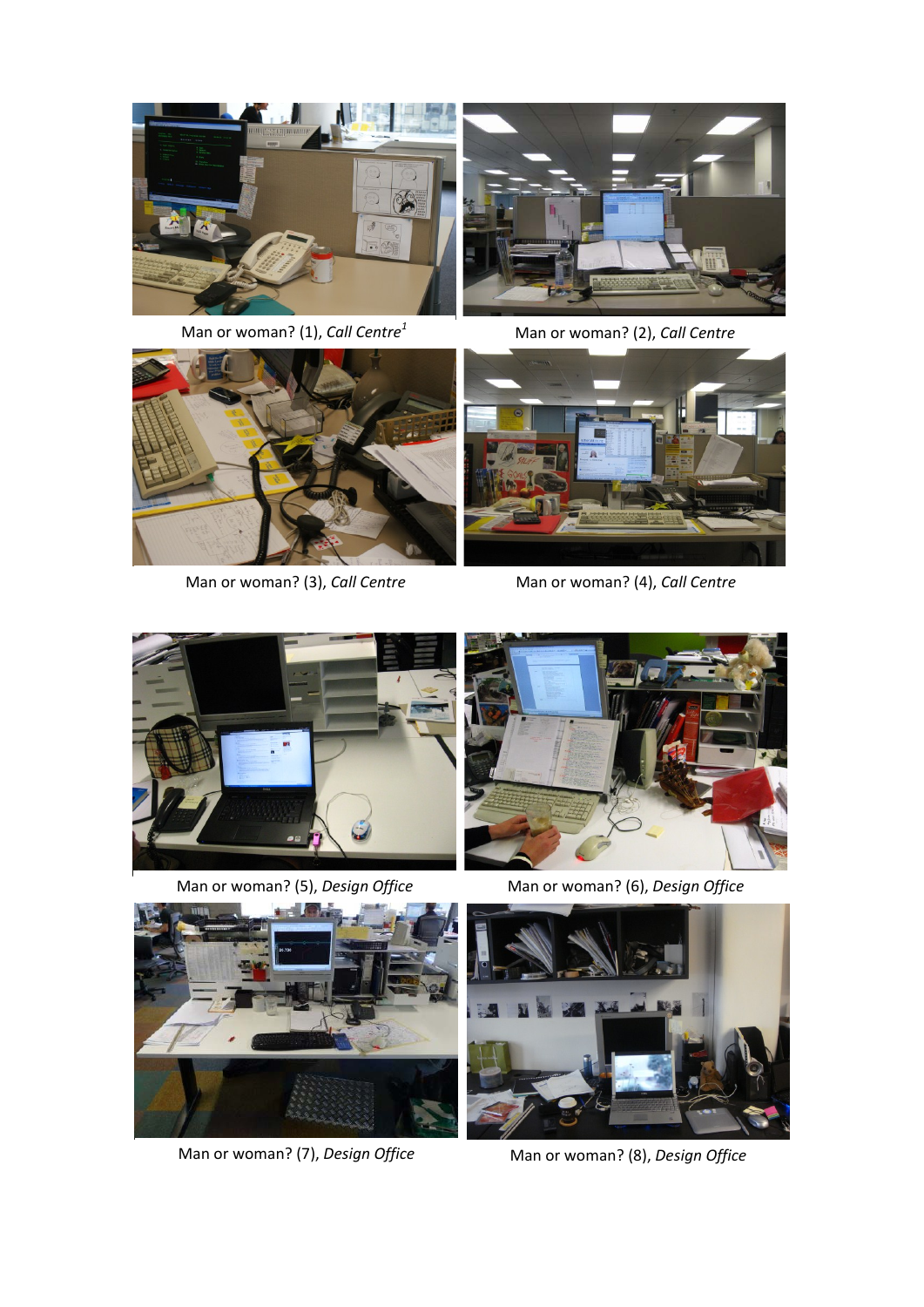## **The role of research: How to report from the colonies?**

In 2006, Warren remarked that very few studies had been carried out which "explore personalization in the workplace … as a function of territory and ownership" (Warren 2006, 128). Since then, Sandra Brunia and Anca Hartjes‐Gosselink have written about "Personalization in non‐ territorial offices" (Brunia & Hartjes‐Gosselink 2009) and found that, while personalisation is a relevant factor in the implementation of "non-territorial office design", it is still not well researched and that management tends to avoid subjects "labelled as 'soft' issues" (ibid, 169). Alfons van Marrewijk (van Marrewijk 2009) suspects that the lack of attendance to the interdependence of spatial design and culture may be partially due to "researchers' inexperience with studying spatial arrangement" (ibid, 291). He holds that more empirical studies of spatial settings are needed. $^{26}$  [end page 223]

"My Desk Is My Castle" adds a new, multi‐national and cross‐cultural dimension to existing research. It also adds a substantial collection of images to a hitherto mainly text-based discussion. What the project cannot provide, given its time and budget constraints, are in-depth, fine-grained and time-based accounts of what happens in or on each country, each office, each desk.<sup>27</sup> The challenge for future projects is to develop methodologies, and relationships between different types of data, that permit maximum openness to local idiosyncrasies, while still allowing statements to be made with some confidence. $^{28}$ 

Despite all the differences, there seems to be one overwhelmingly common theme: in Auckland, too, people engage in their territorial struggles in the constant negotiation of the relationship between private and public. An indication of this is the observation that the display of personal objects appears to increase with the duration of employment and with the status of the desk owner. The display seems indeed to express "the degree to which the occupant felt they belonged to their space and the affiliation they felt with their community" (Warren 2006, 143). This would seem to be confirmed in the connection students made between the unusually friendly atmosphere and the vibrant display of objects in the Chinese office – quite apart from general Chinese cultural traits.<sup>29</sup> Given that the display of objects may, however, also indicate a claim more than an accepted fact, the desk as part of the work space remains contested terrain. Thoughtfully considered, work spaces and events provide valuable opportunities to bring about change that leads to greater inclusion (Mitchell et al. 2010, 306). "To change life (…) we must first change space." (Lefebvre 1991, 190)

## **Conclusion**

As globalisation connects desks and their owners around the world, and as global office protocols not only spread but are also inflected by local practices, new fields for research emerge that call for new approaches and new ways of understanding.<sup>30</sup> "My Desk Is My Castle" has made a start in this direction. Its overall findings allow the formulation of (tentative) statements, which will invite comments and begin a conversation. Further, it generates new questions, such as: How will the histories of objects in this book, their current position and their provenance, relate to your situation as a reader? How do some aspects [end page 224] change in the transition from their original home (Wittgenstein, 1958) to the location where you read? How can one take account of non-visible elements in the use of desks, and can a mode of "feeling-understanding-knowing" be accessed?<sup>31</sup> What are the best processes for bringing together and enhancing different types of local and global knowledge?

All these questions concern research in internationalised networks generally. But some are the specific domain of designers. Designers' sensibilities, beyond the textual frame, place them in a good position to look more intimately and materially at local situations and their epistemological 'foundations'. Given their own position on the margins of mainstream research, designers may be less inclined to assume that Western scientific categories will "fit them all".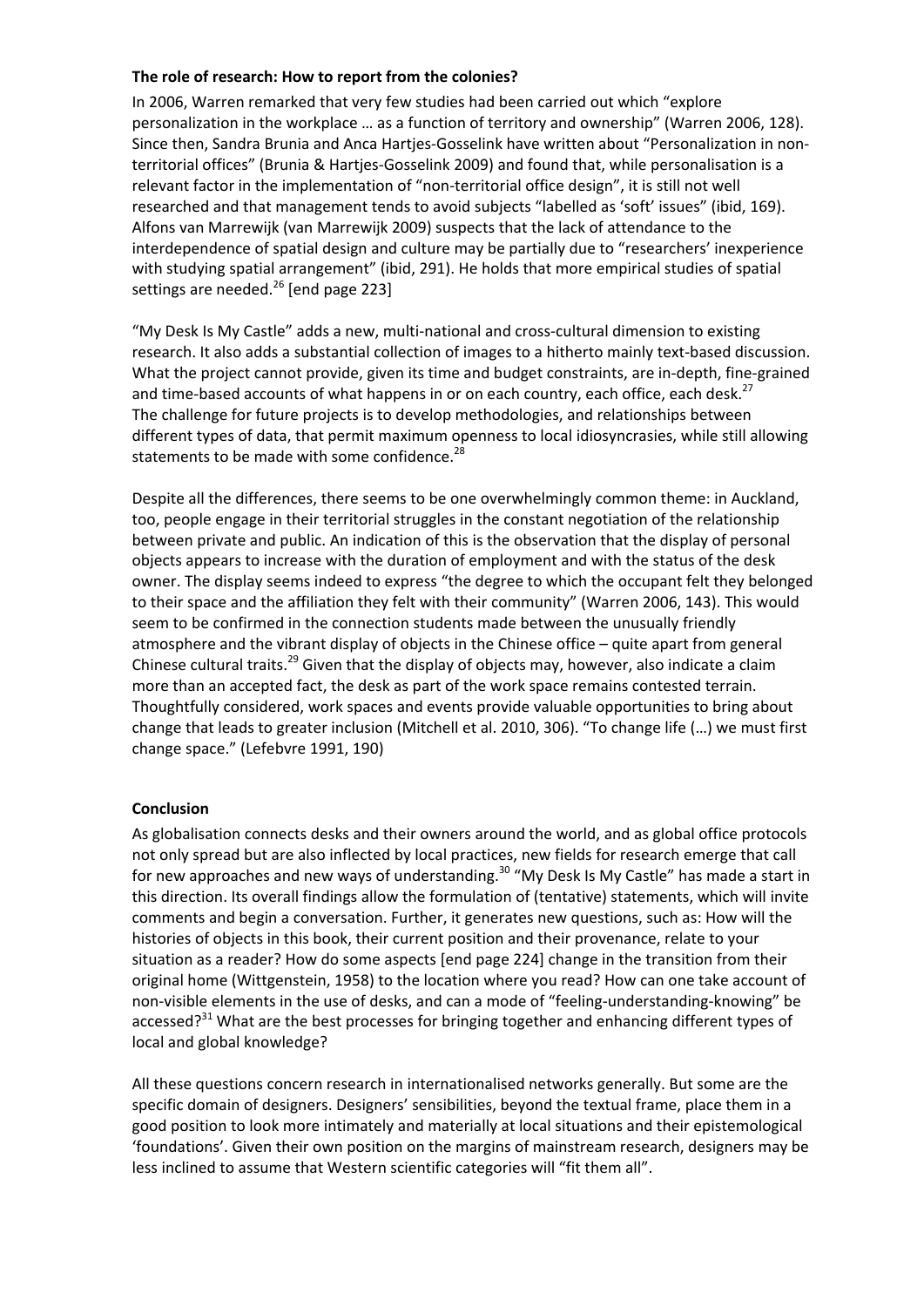Perhaps we come closer to an attunement to the needs of intercultural research projects if we regard them as attempts to negotiate several language‐games at once, rather than as means of establishing certainty (Wittgenstein 1958, 1969). Surely, ongoing conversation (Rorty 1980, 1991) and constant translation (Benjamin 1969) are then as important as contrast and comparison. Quite possibly, the travel of a metaphor into another language game recharges its efficacy, as established connotations are loosened and new ones accrete; but this cannot be taken as a given. Close and extended collaboration between participants from various cultures will help collectively to forge new figures of thought, categories and methods that can more adequately grasp their subject. In the process, a greater understanding of the specific positions of all researchers, and of the principal situatedness of knowledge, is likely to grow.

International research projects with a focus on gender and interculturality are well positioned to identify issues in need of revision, in order to move "Beyond the White Male Canon" (Woodward 1995). Stoetzler and Yuval‐Davis propose "a dialogue between people from different positionings as the only way to 'approximate truth'" (Stoetzler & Yuval‐Davis 2002, 319). The best insights into intercultural spatial practices will be gained by the non‐hierarchical combination of the imagination and critical approaches from both the margins and the centre. [end page 225]

#### **Notes**

 $1$  I gratefully acknowledge Nadine Adrian's answers to my questions and her generous comments during the drafting of this chapter. Nadine was KISD's research assistant on the ground in Auckland, who worked directly with the students on the collation of data. My thanks also to Kaori Satake, Claudia Gallur, Lynne Giddings, Benita Simati, Fleur Palmer, Elise Cox and Ross Jenner for their support.

A fuller version of this paper, including the theoretical arguments underpinning it, can be downloaded at http://aut.academia.edu/TinaEngelsSchwarzpaul.

<sup>2</sup> Unit4 is one of nine thematic streams in the Bachelor of Design (Spatial Design) at the School of Art and Design, AUT University. My thanks to Nadine Adrian (KISD's research assistant on the ground in Auckland), Kaori Satake, Claudia Gallur, Lynne Giddings, Benita Simati, Fleur Palmer, Elise Cox and Ross Jenner for their

support.<br><sup>3</sup> In 2006, 37% of the city's population was born overseas.<br><sup>4</sup> The concept of a *desk-as-castle* might then be completely meaningless. Even thirty years ago, the results of this study would have been significantly different: employees in banks, administration, design offices, and whatever the equivalent of a call centre was then, were – in their overwhelming majority – Middle

Class, White men.<br><sup>5</sup> It is neither representative of the Auckland population, nor even of its office population: In the last census, the Auckland region was home to over 150 ethnicities, and only 18.9% of the population surveyed identified as Asian. In the same census, 11.1% of Auckland's population identified as Māori, 56.5% as European (of which 87% identified as New Zealand European), and 14.4% as Pacific (Auckland Council 2009).<br><sup>6</sup> Karl Marx about commodities: "A commodity appears, at first sight, a very trivial thing, and easily

understood. Its analysis shows that it is, in reality, a very queer thing, abounding in metaphysical subtleties

and theological niceties." (1867)<br><sup>7</sup> See Mitchell, Wood, & Witherspoon (2010, 297), Spicer & Taylor (2006) and Taylor & Spicer (2007).<br><sup>8</sup> Originally, "The house of everyone is his castle" – this right that goes back to 1

Case, 77 ER 194).<br><sup>9</sup> The AUT Ethics Committee duly anticipated trouble: in the ethics application, which I was obliged to lodge on the students' behalf, researchers and participants' risk factors are assessed. Should there be any "physical, social, psychological, or safety risks" researchers are exposed to (for instance, when interviewing participants in private homes!), a "Researcher Safety protocol" has to be designed. The same expectation of trouble placed tight limits around the collection of data: participants had to be approached and informed well in advance of data collection; their supervisors could not involved in their selection in any way; a consent form had to be signed on a separate occasion, before photos could be taken; the amount of questions was limited; application had to be made weeks before the research commenced. … To add to the data collection a further level to ascertain the student researchers' own positioning (such as age, gender,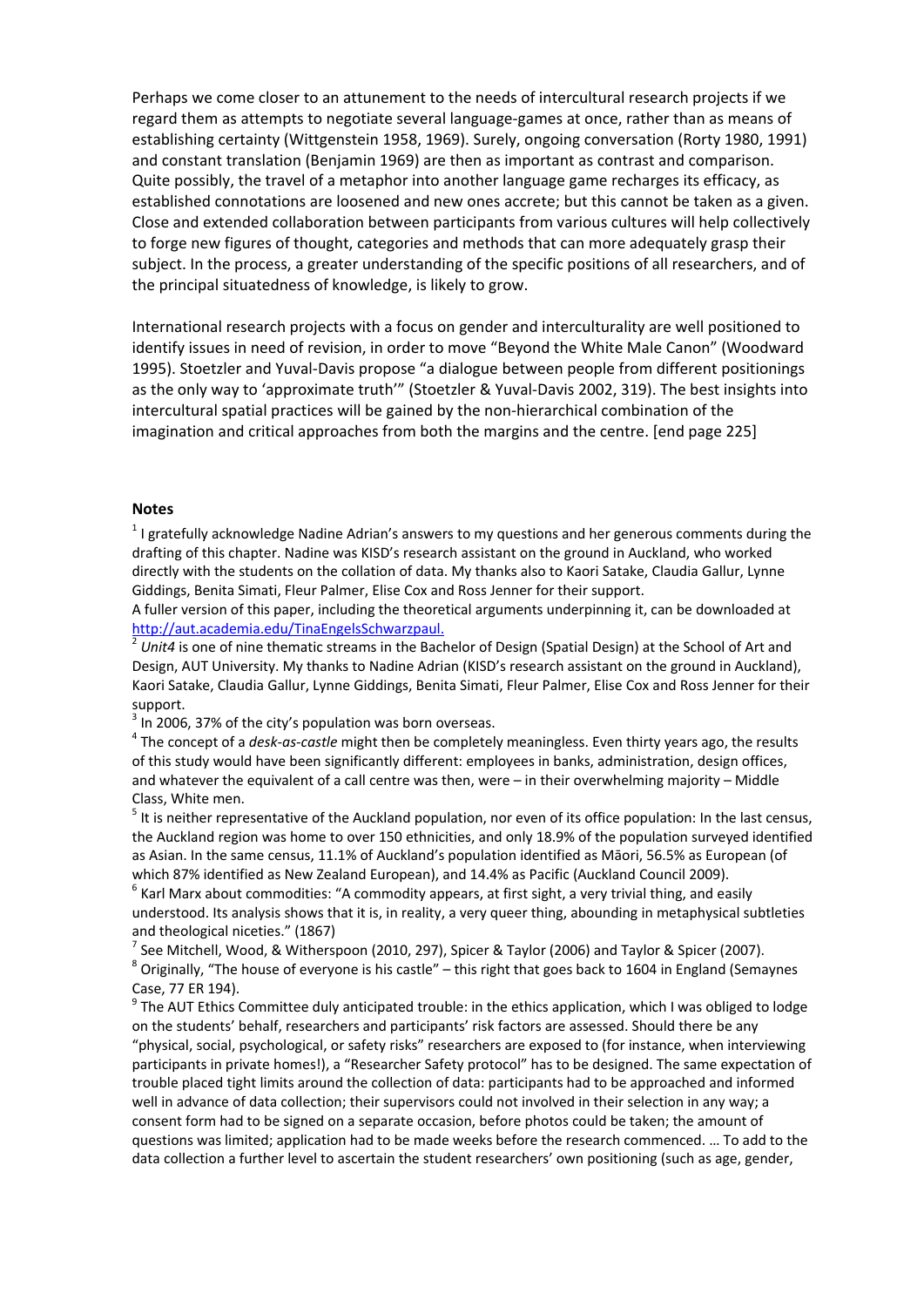ethnicity, citizenship, residency in Aotearoa/New Zealand, etc.) seemed like an impossible task in the

shortness of time available.<br><sup>10</sup> When identities stabilise in the process, though, ritualised performative practices not only draw on, but also cover over the "constitutive conventions by which [they were] mobilized" (But  $11$  Following Derrida, this failure is imminent in the interstitial moments between iterations (Butler, 2010, 152). Zerilli (2008) puts forward the importance of the "faculty of presentation (imagination) and the creation of figures of the newly thinkable rather than the faculty *of* concepts (understanding) and the ability to subsume particulars under rules" (43). There is also the possibility of re‐articulating existing norms – by citing or imitating them while giving them different values (see Butler, 1993, 27-8).<br><sup>12</sup> See Taylor & Spicer (2007, 335).<br><sup>13</sup> According to Brunia and Hartjes-Gosselink, personalisation seems to be correlated with resis

others' control of territory: in the non‐territorial office surveyed in Holland, "[e]mployees that liked the office concept and were satisfied about the arrangements and (the design of the) spaces, tended to personalize less, if they personalized at all. People that were unsatisfied and complained about the office concept and the space, tended to personalize much more". (2009, 176) In the new KPN Corporate Headquarters researched by Alfons van Marrewijk (2009), employees were told in a brochure not to leave personal belongings on their desks since, if a photo is left on a desk together with work papers, "another colleague will not take a seat. Therefore, clean desk have to be adopted by all of the company" (290).<br><sup>14</sup> It may well be present in the other sectors, too. However, only students studying the Call Centre took an

explicit note of this observation. [end page 226]<br><sup>15</sup> See note 4 above.<br><sup>16</sup> The *Design Offices* were perhaps most obviously influenced by such considerations.<br><sup>17</sup> To the KISD research assistant, the desks in this offic (in: Students of *Unit4: Exhibition and Scenic Spaces*, 2010). The atmosphere was described as unusually friendly by the students, particularly in comparison with the "Kiwi" insurance office, where four desks were documented.

 $^{18}$  This varies from the situation documented in Auckland design offices, where "very few photographs are shown publicly" – only on two desks each for women and men (Students of *Unit4: Exhibition and Scenic Spaces*, 2010).<br><sup>19</sup> Hannah Arendt attributes this role to tables: they gather, that is, relate and simultaneously separate

people and create a "common world" (1958, 52). It is presented in "the simultaneous presence of innumerable perspectives and aspects … for which no common measurement or denominator can ever be devised. For though the common world is the common meeting ground of all, those who are present have different locations in it, and the location of one can no more coincide with the location of another than the location of two objects. Being seen and being heard by others derive their significance from the fact that everybody sees and hears from a different position. … Only where things can be seen by many in a variety of aspects without changing their identity, so that those who are gathered around them know they see sameness in utter diversity, can worldly reality truly and reliably appear." (57)<br><sup>20</sup> Not his real name. Most names have been altered.<br><sup>21</sup> Accordingly, it was subsequently classified by the KISD research assistant as a

so hidden that I was unable to find it in the photos without help.<br><sup>22</sup> The carving would have been better placed in the list "Art, Fun, Memories". Given that "māori" means

"normal, ordinary" (Māori as an ethnic category denotes the people who are normally in Aotearoa, as opposed to the arriving settlers), this is a strange but 'normal' twist in Aotearoa.<br><sup>23</sup> Butler uses the term "heterosexual matrix" to "designate that grid of cultural intelligibility through which

bodies, genders and desires are naturalized" (1990, 151).<br><sup>24</sup> Whakawahine would be "'transsexuals' under Western cultural concepts" (Lomax, 2007, 83) and Fa'afafine are, in Western terms, boys raised as girls (Farran, 201

<sup>25</sup> The research brief asked for a distinction between male and female participants and did not prompt information regarding sexual orientation, which could make a difference regarding the categorisation of gender. The students noted that "two sales consultants … had a pink theme to desks, friends and family photos and many personal items e.g. books, food, magazines. This is a reflection of their duration and also their relationships to their colleagues. Both have friends and get along with colleges inside and outside work environment, now they feel confident in their jobs they feel free to use their desk to express themselves and liven up [the] office." (Students of Unit4: Exhibition and Scenic Spaces, 2010) <sup>26</sup> Brunia and Harties-Gosselink also recommend further research: "Since this is one case study, further

research is recommended. … one could wonder where the findings are the same or differ in other